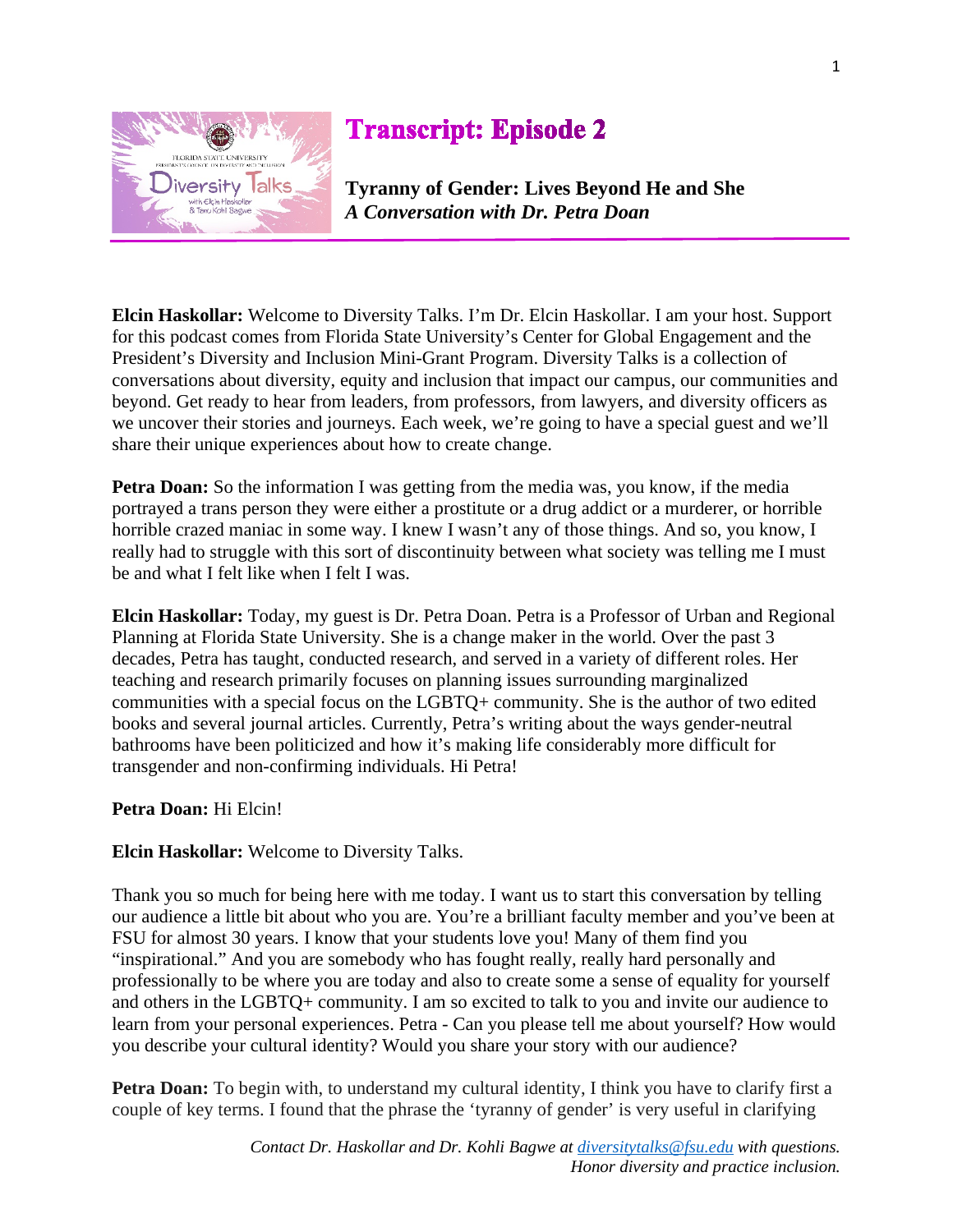my particular location within the socio-cultural sphere. In my case, the experience of being transgender and non-conforming creates a special kind of tyranny. The tyranny of gender is what I call it. Now a lot of people also experience the tyranny of gender who may not be gender conforming. I think a lot of women experience the tyranny of gender in trying to live up to expectations of binary dichotomous world. But I'm going to be talking about those people who really don't fit within the binary.

**Elcin Haskollar:** Can you share any stories from your life that helped you come up with this concept? When did you first feel the tyranny of gender?"

**Petra Doan:** So in terms of my story and coming to terms with understanding how this tyranny of gender affected me. I knew at a very young age that I was different. At age 4, I remember having an epiphany moment playing dress-up with my cousin that I wanted to be a girl. I was supposed to be a girl in some way and yet in 1959 that was a very dangerous.

If I told my parents at the time that I needed to be a girl, they would likely have lovingly taking me to a therapist and the therapist might have used chemical aversion therapy were electroshock therapy to try to you know, straight me up and make me fly right. And that would likely have done profound psychological damage. I didn't fully understand that at age 4 but I knew I had to be careful because being gender different was not okay. There would have been a huge amount of social approbation dumped upon me and even as a 4-year-old, you kind of understand that.

So I spent literally years trying to hide my gender.

So I tried to just live into the gender that the cards that I thought I'd been dealt. I didn't know why I felt so differently, but I tried to live up to being what the world saw me as - that is as a man. I tried I played I played Sports. I was on the soccer team in high school and college. I went off to Peace Corps. I worked in West Africa. You know, I was perceived as one of those macho Peace Corps volunteers riding around on my motorcycle, you know living rough and you know, just interacting with the local populations in a culturally sensitive, but very male affect. But underneath, nothing had changed. I was the same person, still going through the same struggles, but I had learned to play a role.

**Elcin Haskollar:** So, what happened when you came back from the Peace Corps?

After Peace Corps, I went off to graduate school. And while I was writing my master's thesis and my dissertation on international development planning, I spent a lot of time in the graduate library trying to figure out what the heck was I.

So I read all these academic articles about cross-dressing, about transvestitism, about transsexuality. And you know, they were very dry articles to begin with and it was very hard for me to put myself in the in the middle of that, but I realized there were other people who struggled with gender as I did. And this was somewhat of ...some solace as I was struggling of how can I fit in?

Inspite of the gay and lesbian liberation movements in the 70s and 80s, trans people weren't included. There was very little public acknowledgement about gender non-conforming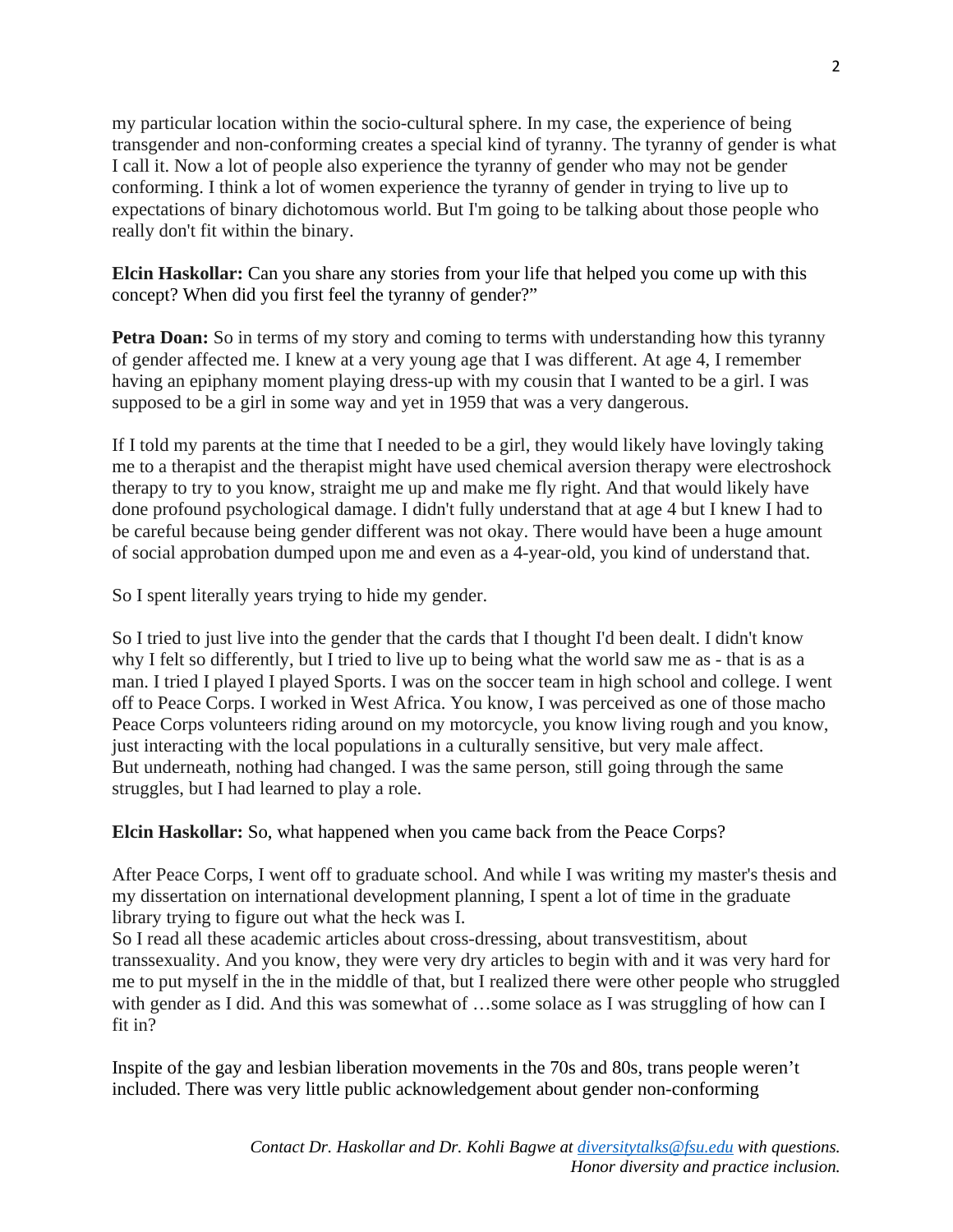individuals. So the information I was getting from the media was, you know, if the media portrayed a trans person they were either a prostitute or a drug addict or a murderer, or horrible horrible crazed maniac in some way. I knew I wasn't any of those things. And so, you know, I really had to struggle with this sort of discontinuity between what society was telling me I must be and what I felt like when I felt I was.

**Elcin Haskollar:** Wow! I just cannot imagine the stress, the mental torture of seeing you and your community being portrayed like this. Then what happened when you got a faculty position at Florida State University when to the external world, you were still biologically male. How did you find solidarity in Tallahassee? Could you please talk about that?

**Petra Doan:** After I was hired to teach planning for developing nations in FSU, I worked very hard to get a publication agenda, to get my teaching portfolio sufficient so that I could get promoted to associate professor and get tenure. And I did. But along the way I found that I needed to find trans support groups. I first went to Charlotte, North Carolina. Then I went to Atlanta to find it and eventually I got comfortable enough that I could I could a local support group here in Tallahassee. It was pretty scary because people might discover something about me, but I knew that I had to have support and I knew that others needed support as well.

Once I got tenure, I felt it with a security I could feel the walls that I'd constructed between my external identity and my internal identity begin to crumble. I just couldn't make it work anymore to sort of be this person that felt like I had no authenticity to be. I needed to be - what in the trans community sometimes we talk about - as I needed to be my true self. This self that I had known, the truth that I had known about myself since I was 4 years old.

But it was still difficult. Because I used to watch, you know gay pride events. Well, then they became gay and lesbian pride. Took a lot of infighting within the queer community to add lesbians and then to add bisexuals and trans folks got, you know left out for all the longest time. Even at FSU, FSU Pride was gay pride and then it was gay and lesbian pride, and then they added bi- and finally just before I came out they added trans to the title. And of course now our local group is the Pride Student Union. Which feels to me like it's an okay way to call it, but I kind of miss having trans in title. But that's another, that's another issue.

**Elcin Haskolla**r: When did you decide to come out? What was the process like?

When I decided to come out, I realized I just couldn't, I couldn't exist in this sort of bimodal manner. But when I did there was no anti-discrimination policy at FSU inclusive of sexual orientation, much less gender identity. So it felt like a huge risk, but I had to come out. So I told my … took two of my senior colleagues off for coffee and one of them was the outgoing chair of the department, the other was the incoming chair of the department. Both of whom have now gone off to greater positions elsewhere.

And they were shocked. I guess I did a pretty good job of persuading people of my male persona. Even though that didn't feel like who I was. They were shocked and said well, "I guess the university is a pretty good place for someone like you to transition and they didn't think it would affect my position given that I had tenure." They didn't think they could, you know there would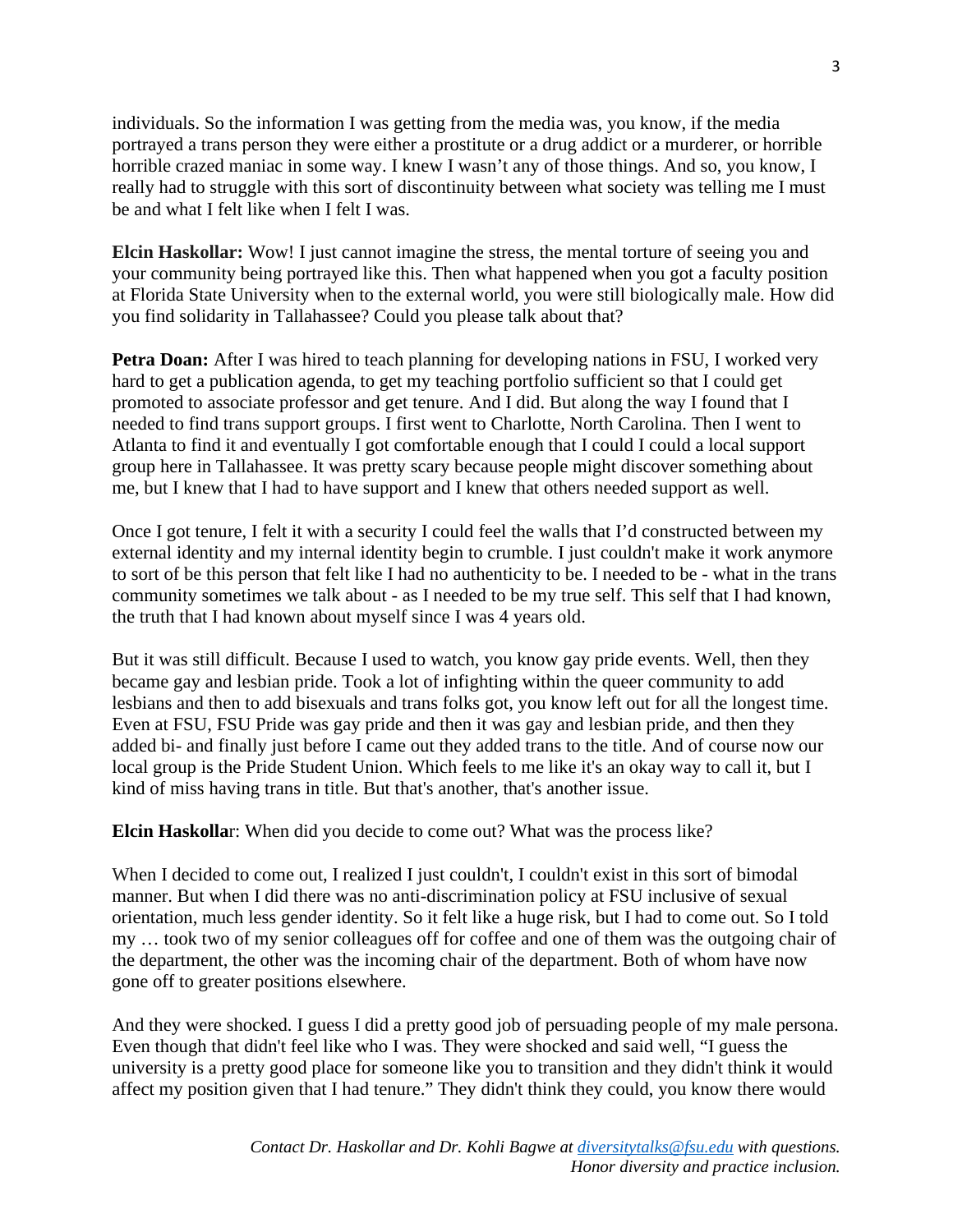be any adverse consequences. But it was still quite difficult. One of the things that was quite difficult was the bathroom issue.

So I agreed with my department chair at the time, that I would not use the women's restroom. I could no longer use the men's restroom after I came out, and I would use a handicap bathrooms. At that point, my office was on the third floor of the Bellamy building and on the second floor of the Bellamy building there was a handicap bathroom with one of those things that you push to for the door to open, but there was no lock on the door.

And so that was the bathroom I had to use once I transitioned, And you know, if a student came up and bumped that button the door would open. Now, this is a horrible thing for any person who had to use that handicapped bathroom, but for a trans person this was even more of an embarrassment and was extremely difficult.

So after six months, I went to my chair. I said, "Please can I now use the women's restroom because people now see me as a woman." And my chair said let me talk to the uni…let me talk to the dean. And I was called down to the Dean's - and this dean is not at the university eithercalled down to the Dean's office with a university attorney and the chief of police. And they said, "we've studied this and under no uncertain terms, you may not use the women's restroom until such time as you have had a gender confirmation surgery."

And I said, "I can't use the men's restroom looking like this." And they said, "Well you can use the handicap bathrooms." I explained the problem with the handicap bathrooms and that was eventually fixed so that now handicap bathrooms do have a lock on them for everybody's safety. And but you know, so for the next three years I had to use handicapped bathrooms. I asked them if they'd let me have a handicapped parking sticker too and they said, "No no, no, you're not actually handicapped, you just have to use the handicap bathroom." (mumbles) Okay.

**Elcin Haskollar:** You know, I feel like I now understand why you are so passionate about researching, writing and raising awareness about the importance of having gender neutral bathrooms and how this issue is so politicized. But at the same time, it could make life so difficult for transgender people. Can you please tell me about your first day at FSU as a transwoman? You came to the Bellamy building wearing a skirt. What were the reactions?

**Petra Doan:** The first day I came out on came out in the Bellamy building was a very strange day. As I entered the building, I felt like I was in the eye of a hurricane. I was at the calm center of this turbulent storm raging all around me. I could hear people as I walked down the hall I could hear people suddenly gasp and then (in low tone) get silent. And then as I walk past, I'd here (makes garbled sound), "Did you see that? Oh my God." And everyone sort of looked at the freakshow that I had created.

But luckily people told me how brave I was, and I don't think I was brave. I think I was just being who I needed to be. But luckily some other scandal came along after a couple of weeks and I was no longer felt that sort of eye of the hurricane a feeling, but it was very strange.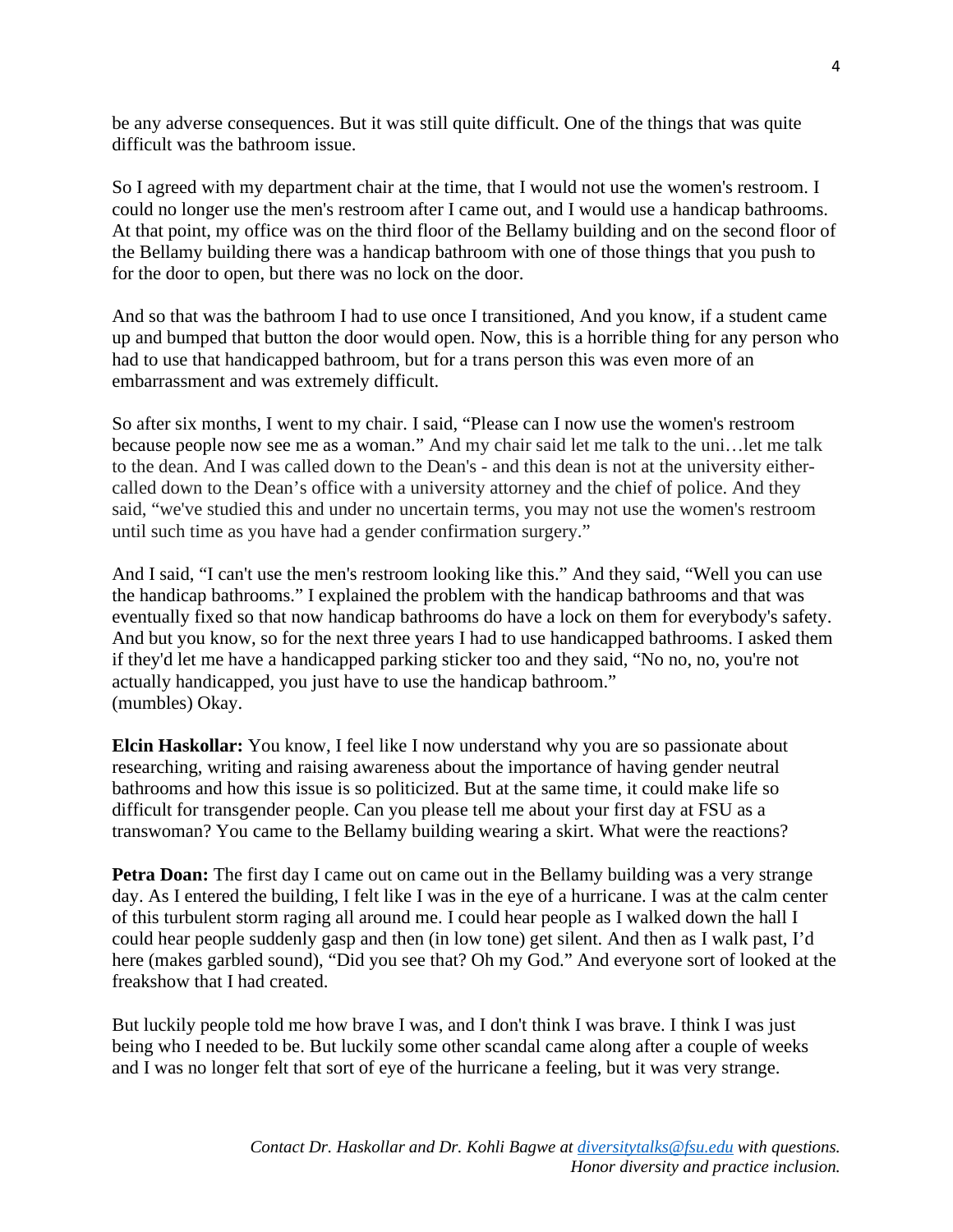I had one colleague who came up to me. I had one former student who came up to me and said, "You're my very first transsexual." And I went, "Ah gee." I wonder how do you respond to that? So these events were quite challenging but you know, I want to be very clear. I am very cognizant that my coming-out experience difficult as it may have been; is grounded in a very complex web of privilege. Including my tenured faculty position, my white racial identity, my upper middle class upbringing - all of these things gave me the strength, the ability, the privilege if you will - to be successful in this process.

And I am very aware that many many of my trans brothers and sisters, do not have as much privilege as I have and have experienced some really horrible things. I've never been gender bashed. But I've been sexually assaulted in an elevator in a hotel by a drunken man who was offended by my nonconformity. I've had people scream at me in the street, point their finger at me and and and tell me how depraved I am. But I have not been murdered. I have not been horribly assaulted - I was assaulted - but it was not life-threatening, and I count my lucky stars. Many of my brothers and sisters have not had that.

**Elcin Haskollar:** You talked about this a little bit, but I think that it is extremely important that you talk about this concept of the tyranny of gender and understanding gender based on these dichotomous terms. Right, man and woman. And in the classes that I teach, I always try to get my students to understand that across different cultures. Many of them recognize gender beyond these dichotomous definitions, and they're able to recognize the multiplicity of different genders. And I think this is really, really important. So for 42 years, you grew a beard, you played soccer, you volunteered for the Peace Corps, you got married and had kids, you received your PhD, then you were able to land on a tenure track position, which is an incredible achievement in itself. And you did all of these things as a biological man. So my question to you is, as a professor, as a researcher, as a trans-woman, "how has your personal story, and all of these things that you just told me and told our audience, shaped your perspective on diversity, equity and inclusion?"

**Petra Doan:** I guess what I would say to that is that I have tried to channel... So, Susan Stryker, who is a very famous trans-historian, wrote an important piece talking about transgender rage that she felt at so much discrimination. I've tried to channel that transgender rage that I sometimes feel into being a very visible, very vocal, very loud as well advocate for anyone who's trans, for any other group who's LGBTQ+ that is suffering from discrimination issues, intolerance issues.

Let me be clear that, you know, and thank you for that beautiful description of the beautiful diversity of gender that we find across the globe, which I have found always to be so helpful. I mean, one of the things I've found helpful to think about is gender giftedness, because in our Native American traditions, people who were recognized as Two Spirit, their identities were gifts from the great spirit which they would experience in a quest. And so, to think of gender giftedness is sort of way of trying to give back, and to be visible, to be positive, and to integrate this in my work, in my research, in my public speaking which I do quite a bit of.

I think that we need to sort of really reconfigure our thinking, but I also think we need to be very cognizant that even the very categories that we are talking about are shifting. For instance, even the term "trans-gender" is now a term that is complex. You know, when I was doing my research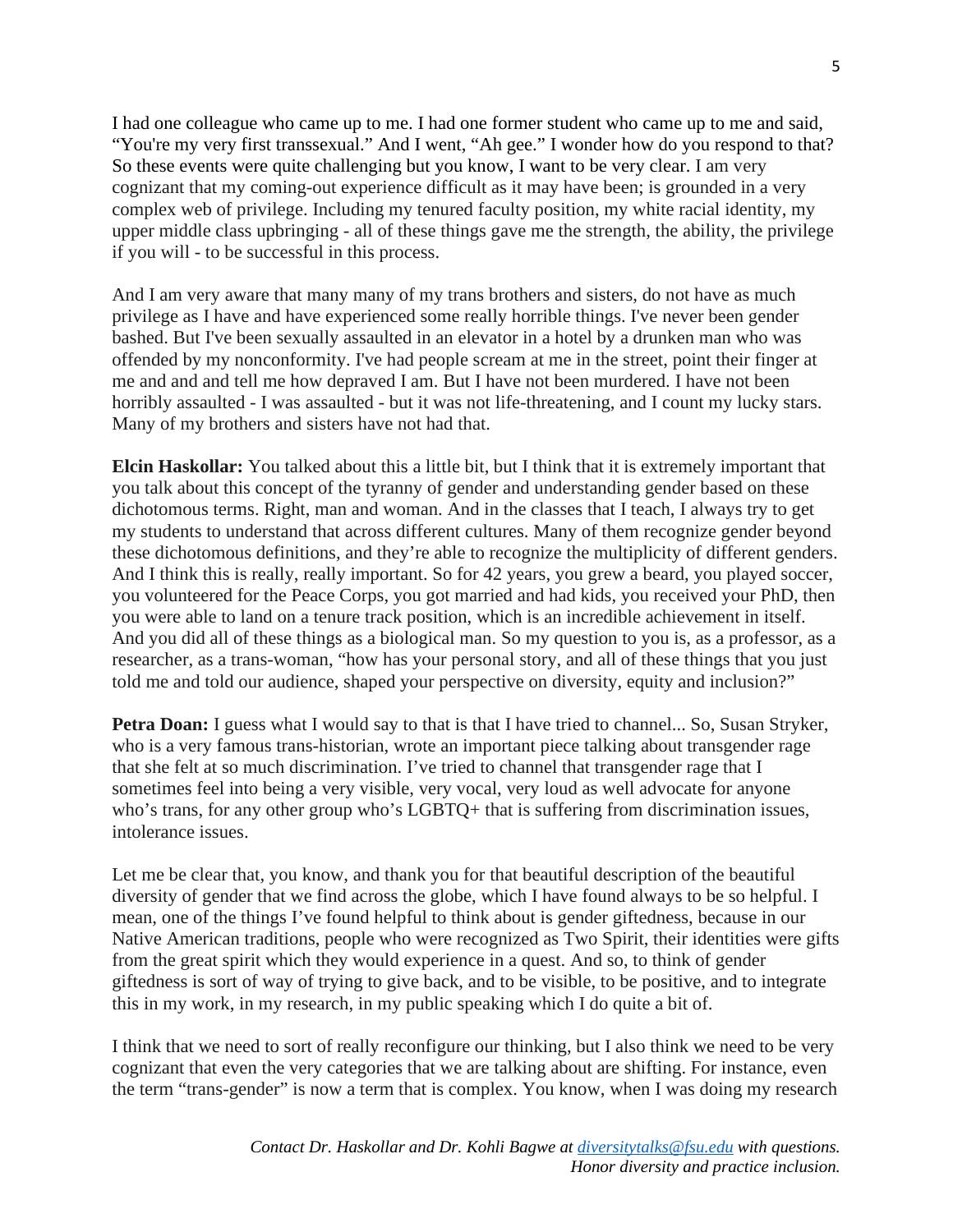40 plus years ago, you were either a transvestite or transsexual. Transgender hadn't been identified, haven't been invented yet as a category, but there are now many people who don't identify as transgender. They identify as gender nonconforming, as gender queer, as not fitting the dichotomy as I don't fit the dichotomy.

Now let me be clear, I identify as a trans-woman, but my sense of my womanly-ness includes my size, my voice, and so many of my characteristics that aren't stereotypically feminine, because I am sick and tired of the tyranny of gender and I'm going to be the women that I know I am myself to be. To heck with what society thinks I should be. And so in that sense, what I try to do is live my life as an example, as a visible example. And over the year I've had many FSU students come and talk to me about their own gender issues, and I've simply tried to be an example. Not that they would follow my particular example, but just to reinforce for them that they need to follow their own authentic sense of self.

**Elcin Haskollar:** I think that you're setting a beautiful example for the FSU students, for the FSU faculty and staff. And one thing that people need to understand is that these are real issues impacting real people. A couple of years ago, we had an incident here in Tallahassee where an elementary school teacher wrote a letter informing the parents that the teacher wanted to the parents to use gender neutral pronouns, and it caused an uproar and a controversy. So, from your perspective, how can we help people understand and learn about the important of pronouns? That is not just a phase, again an important issue impacting real lives.

**Petra Doan:** Well, so I've spent a lot of time thinking about that. I have sort of converted my research agenda from planning and developing areas to planning for marginalized communities. Particularly, those who are marginalized because of their LBTQ+ identity. And it seems to me that, one of the most important things is growing up I never seen or had knowledge of anyone who was trans. I wasn't aware of people who were gay, although I come to find out I knew quite a few people who were gay, but it wasn't in my sort of awareness.

One of the things that scholars who've looked at the incredible change that's happened over the last, let's say, 40-50 years with the LBTQ community, is what convinces people that this change is not horrible and terrifying, is when people that they know are open about their identity. And so, all I can say is—I met the individual that you are talking about at a trans rally, and it's a very compelling story —the way to change people's hearts and minds is for them to meet people who are differently gendered, for them to understand. Which is why I'm very happy to be on this podcast. I don't understand why my gender is the way it is, I can't make sense of it, but I have learned that it is who I am, and it's who I've been for many, many years and hiding only serves to make me very depressed, at times suicidal. And coming to terms with myself is what enabled me to be a fully activated human being with compassion for so many other people.

So, all I can say in terms of what do we do about making people be more sensitive about pronouns is it is just viably important that we create spaces where people can understand the trans community, and you know, as that former student that came up to me and said, "you're my very first transsexual," well if everyone has that very first trans person that they know, and meet, and love, it makes an incredible difference. And the other things... so my son is a middle school teacher. One of the things he tells me is that among his students, there are incredible numbers,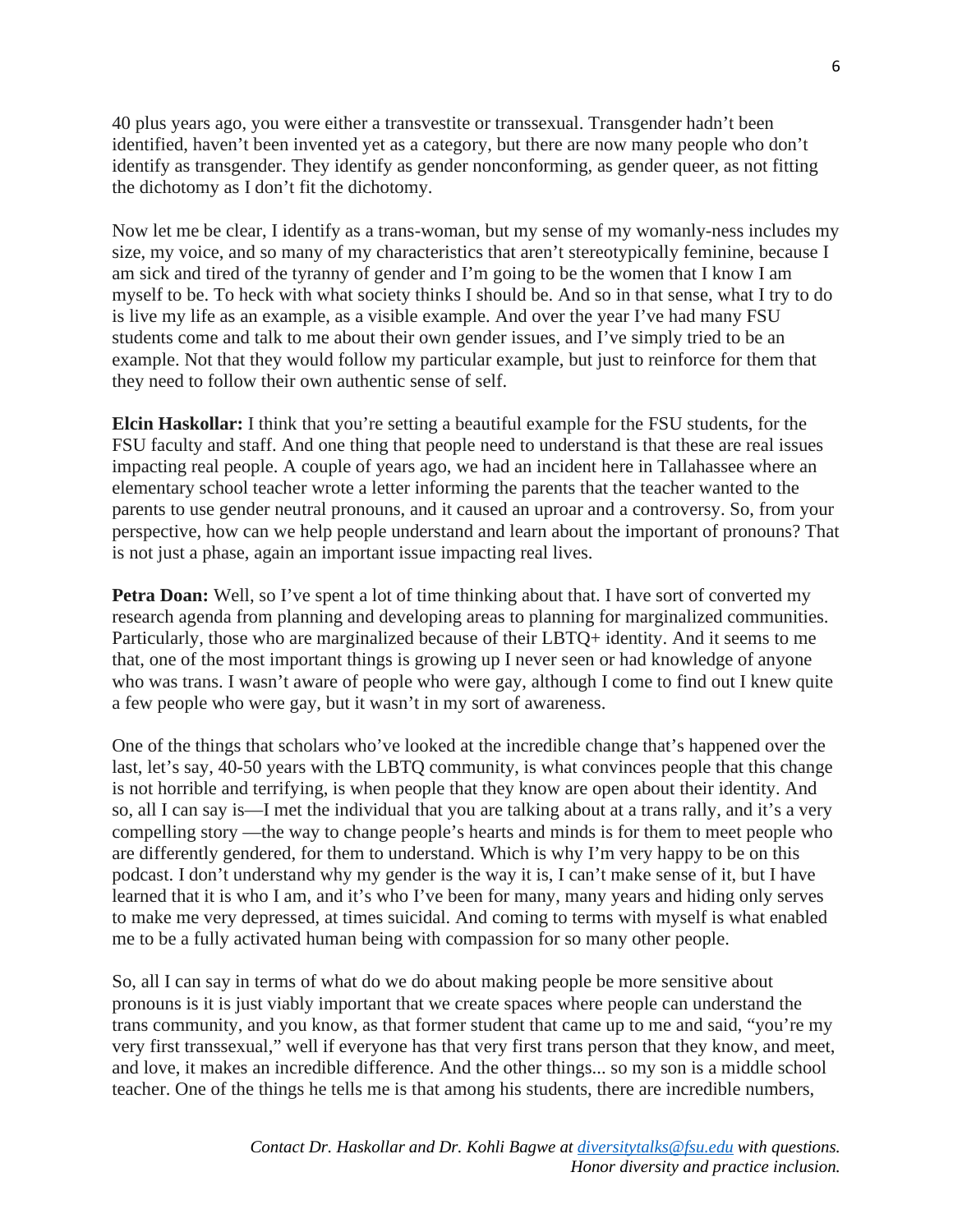relatively class of 25 students, and there are 2 or 3 students in his class who prefer to have their classmate use they/them pronouns. Something is different with their gender and they, you know, in middle school feel that the need for that identity to be expressed. Change is happening. The folks who are coming up in schools right now, I think because there has been enough visibility, are much freer to express their identities at a much younger age. This teacher, primary school teacher, who had the courage to ask the students to prefer to them with they/them pronouns was huge. Change is happening, there are forces that wouldn't happen, but I think change is happening, and I think the change is a great blessing.

**Elcin Haskollar:** You mention that you had to know your true self, that because you couldn't be who you were, that those thoughts made you suicidal. So, I want to shift gears a little bit and talk about this need for diversity and inclusion for the LGBTQ+ community. Specifically, in urban planning because this is something you talk about in your own work. And in your edited book, "Planning and LGBT Communities," you talk about this need for queer spaces, that there are a range of people, not just gay men, lesbians, trans-men, trans-women, but also others that identify as queer. And that, they all need urban spaces to congregate, and they need these urban spaces to be safe, and to be inclusive. From your perspective, why is it important to have safe, queer spaces? What potential issues do you see when sexuality and urban spaces interact.

**Petra Doan:** Well, queer people have always existed in cities, but they have always been relegated to the dark corners. The dock areas where sailors would get off a ship and go find either sexual favors or would just find a hotel to hook up with other people, whether they were male or female. And so, these activities have always happened in cities, but they have been kept in the dark corners.

So, what began to happen in the 70s, with the gay liberation movement and the other liberation movements that followed, is people began being more open about creating gay neighborhoods. And these places were very important places, very iconic, the Castro in San Francisco is an iconic queer space, but very gay, and very white, and very upper-class. Because a young queer person couldn't afford to be there, and particularly a young person of color might not even feel welcomed in that queer space. So, what we need is to go beyond the "gayborhood" model, and we need to be able to create spaces that are really inclusive of people across the ethnic and racial boundaries, across a whole range of gender identities, where people can come to terms with themselves.

When I was coming out, I would go to Atlanta. I'd go to Midtown, which is Atlanta's gayborhood, and there I could go to a restaurant, I could go to a bar as myself, and it was incredibly important for me. So, these spaces are really important for people to be able to find their identities, but they are under a great deal of pressure. The planning community, which is part of what that book is about, the planning community has been very squeamish about taking on issues of sexuality and gender difference. In part because planners work underneath the city council, or city commission, underneath officials who can often be very sensitive to public opinion. And so, planners in Atlanta, for instance, planning for the Midtown area simply knew it was a historic gayborhood, but they plan for its redevelopment and in all of the planning documents that I've looked over, there was not a single mention that this was a historic gayborhood where many gay men, many lesbians also visited and spent time there. Many people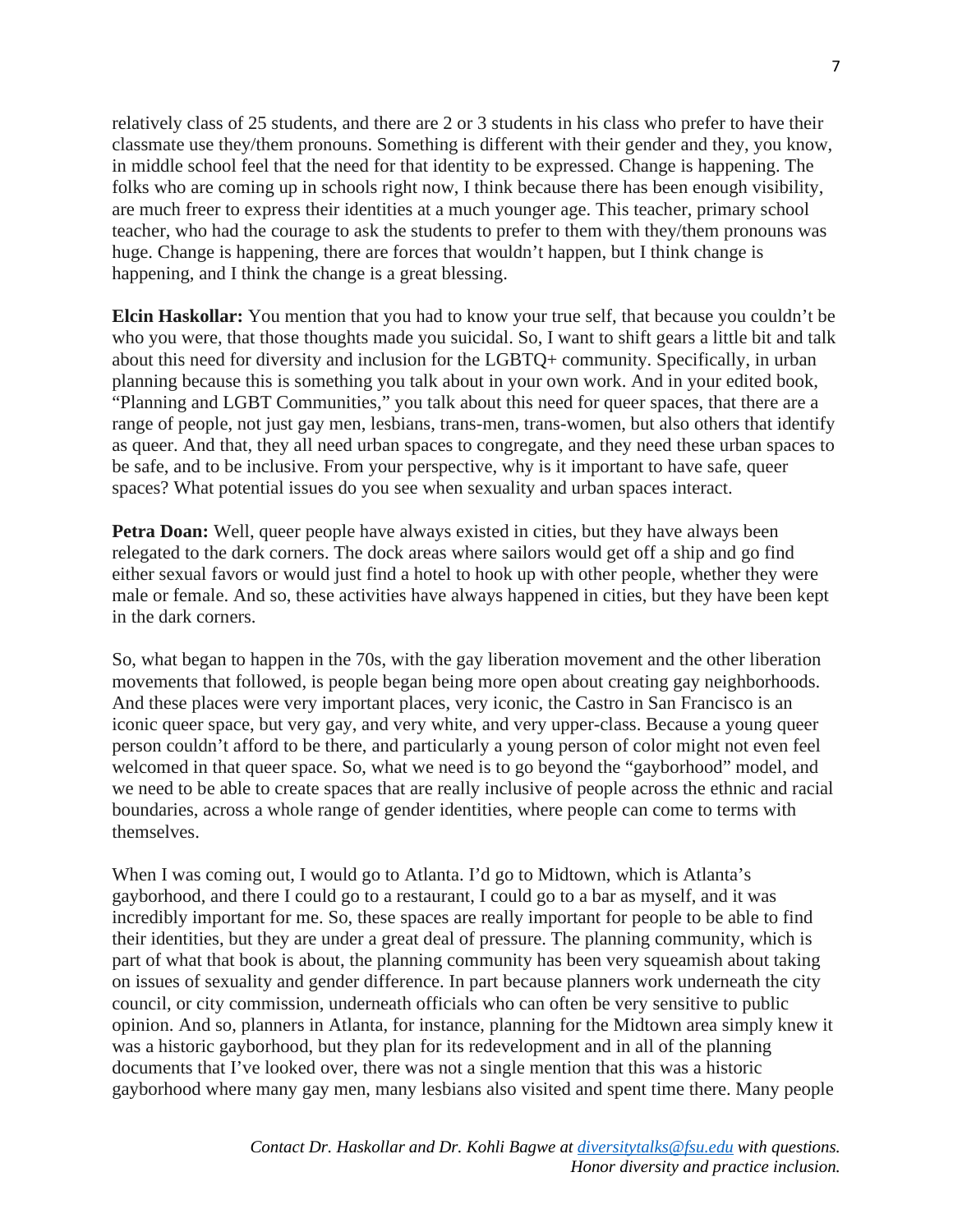of color would go there as well. It was never discussed, and so what happened is that the redevelopment pressure happened to shut down most of the gay bars, and the area is still a gayborhood but is dramatically changed. It is much whiter. The planners even use codewords like, "we need to make this area 'safe' for families." Now in the queer community, we talk about, "Oh, is he family? Is she family?" Meaning, "Are they part of the community?" But that's not what the planners were using, they were talking about making this safe for heterosexual families who would be offended if they saw two men holding hands, or two women kissing, or much less a trans person whose gender they couldn't understand.

And so, part of my work has been to try to call out planning that has not been inclusive of LBGTQ people, and to highlight the importance of having these spaces because frankly the suicide rate for LGBTQ people is among the highest in the country for this subpopulation. People are often kicked out of their homes if a child in a conservative family, politically or religiously conservative family, is gay or is trans. They may no longer be welcomes, they may be kicked out, they may become homeless, they may not have a place to go or find safety. And if there isn't a community that can sort of embrace them and create space for them, then they're at severe risk of great harm. And so, these spaces are really important, and that's what I've done a lot of my work on.

**Elcin Haskollar:** And so then, what can people do if they want to incorporate more diversity and inclusion in their work? What would be your recommendations to newcomers?

**Petra Doan:** So, for new comers, I think the important... I think it's a like a phase shift, if we think about diversity, equity, and inclusion work particularly with the LGBT community, it's not something that many people perhaps coming from areas of white privilege or class privilege have to think about. And so, what I like to think of it as is that it is a phase shift, it is a lens that people have to use. How do you develop that lens? You listen.

I teach my students in my introductory Growth and Development of Cities class at the master's level to look at the city around them, and not just drive by, but to slow down and really observe what's happening. Look at who's there, recognizes who's not there. What kinds of people are not in spaces, and ask yourself, "why?" So, part of continuing to include diversity, equity, and inclusion is to really begin to listen and to pay attention to who's there and who's not there. And why aren't they there? And what are the reasons why a particular subpopulation might not be in your survey? Maybe because you surveyed an entirely white, upper middle-class neighborhood. But if you're going to do good planning work, you need to survey the neighborhood that's just down the street. Yes, it might be a little less convenient. It might be perceived to be a little more dangerous, though that might not be my experience of it because it's different. So, you might have to sort of just begin to shift your lenses, do a phase shift and recognize that there's a much bigger world out there than say perhaps what your background has brought you to. And there's also some self-reflection, reflecting about self-privilege. You know, understanding white privilege. You know, understanding class privilege. Understanding male privilege. And beginning to unpack that can cause a phase shift, and I think many people can be important allies if they're open to recognizing the importance of that kind of phase shift.